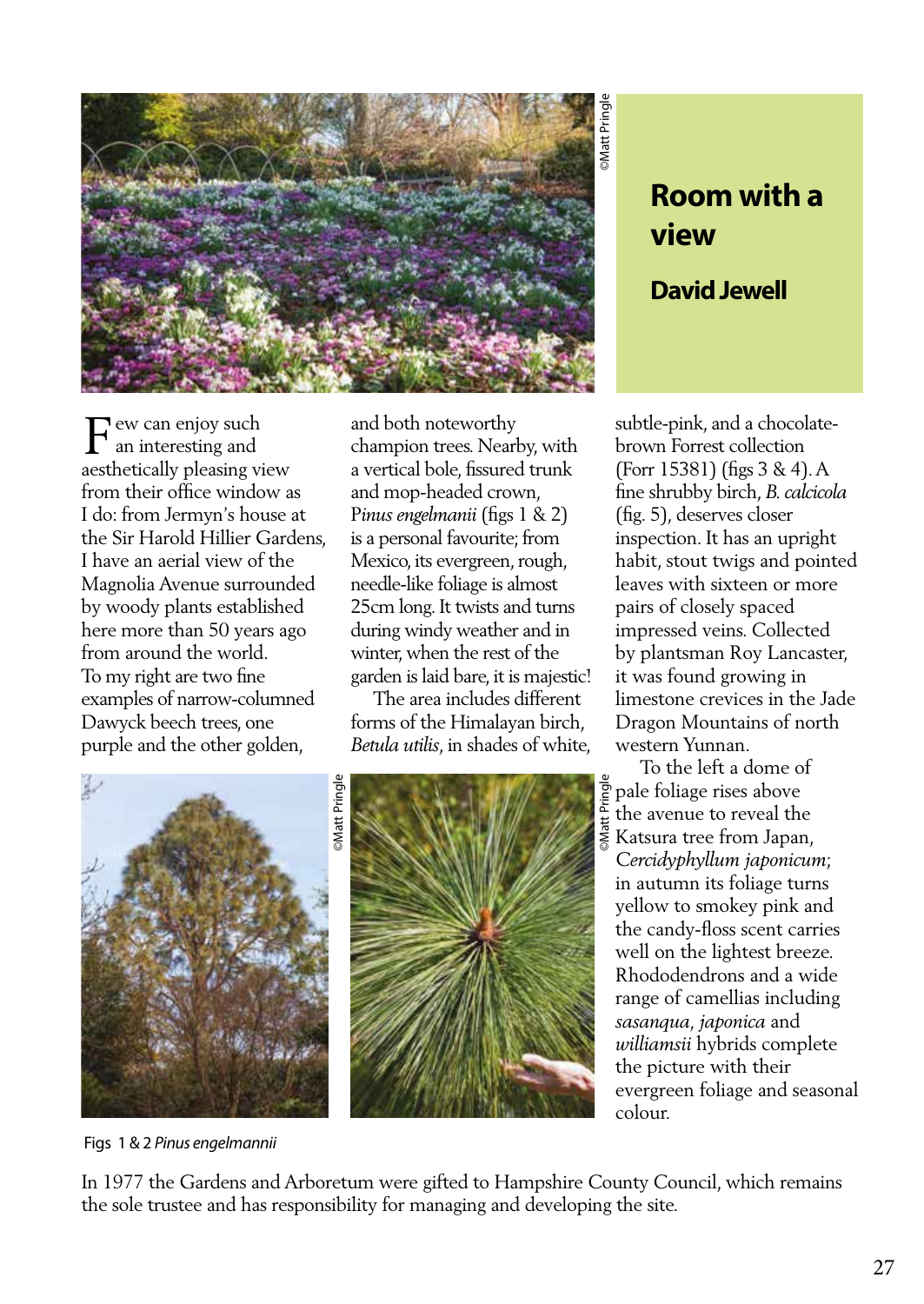

Fig. 3 Different forms of the Himalayan birch, *Betula utilis*

The balance of evergreen and deciduous trees and shrubs adds key structural elements to the landscape, important in any garden however large or small. Especially in winter they give height, shape, texture and foliage colour, later providing a backcloth to highlight the colourful tapestry of perennial climbers, perennials and bulbs. All combined, the sum of their parts creates a cohesive whole and the effective plant associations which we gardeners continuously strive to achieve.

 I know when spring has finally arrived when pockets of colour filter through the trees from the aristocratic pink Himalayan tree magnolias. In particular, *M. campbellii* 

(fig. 6) and *M. c*. 'Charles Raffill', together with a flash of white from the hybrid *M. x veitchii* 'Peter Veitch', produce a sublime display. The Magnolia Avenue (fig. 7) contains largely *soulangeana*  hybrids, which are a shortlived delight in full flower in April; their crowns have been lifted to enable perennials to thrive in their borders, albeit with some shade. Here at the end of July is seen the quiet charm of *Eucomis bicolor*. From



Fig. 4 Forrest collection birch (Forr 15381)

South Africa, its flowers are notably long-lasting with compact heads, waxy purpleedged green petals, and its wide basal leaves bright green. It prefers a sunnier position and is particularly good for container planting providing interest from late summer through to the first frost; it should be used more often. Adjacently *Bergenia* 'Bressingham Ruby' provides good winter foliage colour and lends itself to a variety of spring bulb associations using



Fig. 5 Shrubby *Betula calcicola* (left) next to a bust of Sir Harold Hillier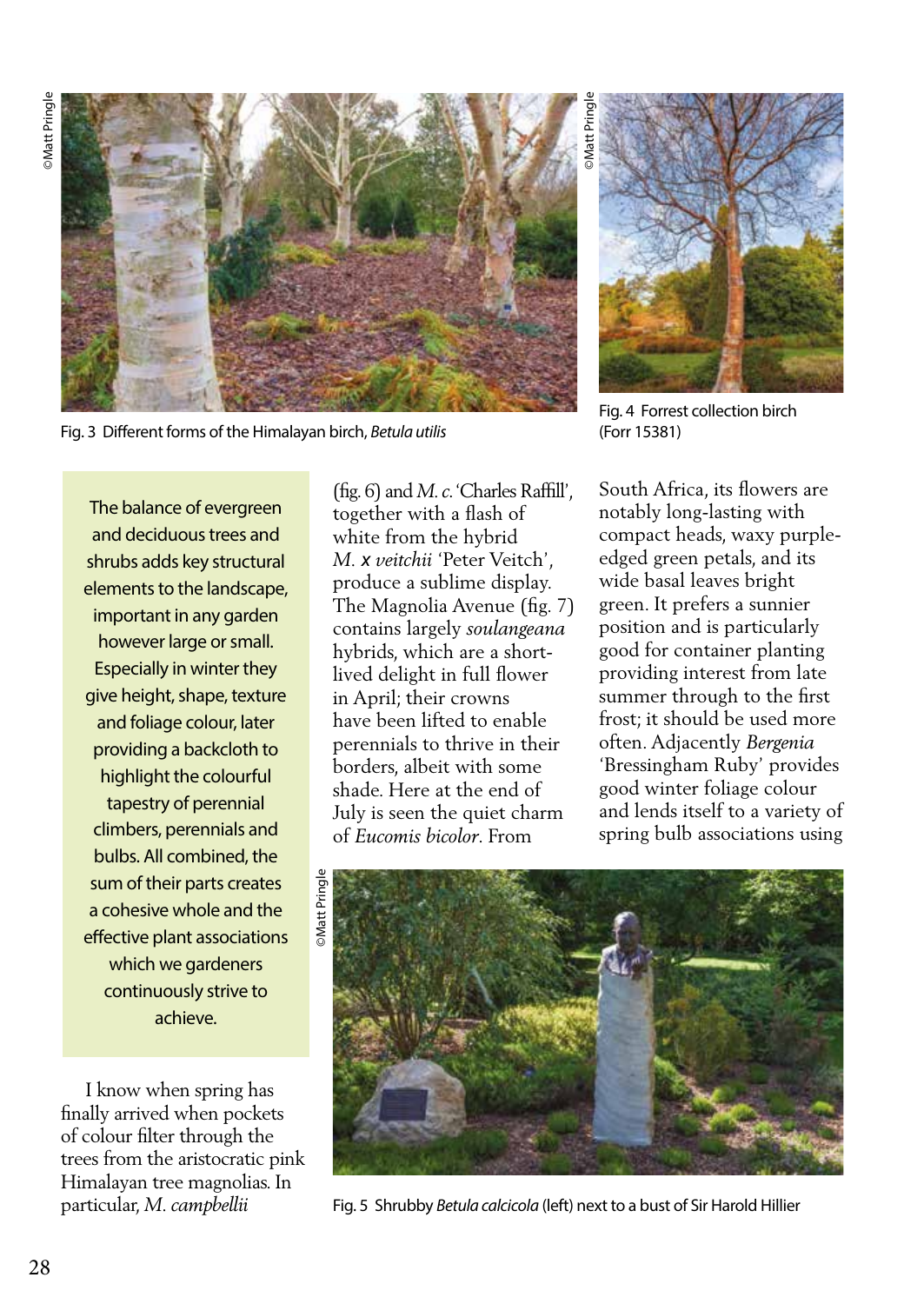![](_page_2_Picture_1.jpeg)

Fig. 6 *Magnolia campbellii* Fig. 7 The Magnolia Avenue

![](_page_2_Picture_3.jpeg)

Fig. 8 *Populus* x *canescens* 'Macrophylla'

![](_page_2_Picture_5.jpeg)

Fig. 9 *Lathraea clandestina*

![](_page_2_Picture_7.jpeg)

*Crocus tommasinianus, Scilla siberica*, or the particularly elegant snowdrop, *Galanthus* 'Magnet'. Indeed, there's a flowering bulb to be found for every month of the year to enrich plant combinations or extend the period of display.

 Nearer the central path, *Buxus sempervirens* 'Graham Blandy' provides evergreen accents in winter, and from midsummer onwards two Clematis cultivars literally lift the greenery, with purple-flowered *C.* 'Jackmanii Superba' and powder-blue-flowered *C.* 'Prince Charles'. Sometimes the simplicity of a single flower can brighten a quiet corner and white will always draw your eye, no more so than the May-flowering *Allium nigrum*; the distinct white golf-ball flowerheads are repeated on both sides of the avenue, helping to make the design more cohesive.

 Champion trees have been mentioned and all play their part at The Sir Harold Hillier Gardens. These are individual trees that are exceptional

To date the Sir Harold Hillier Gardens has a remarkably impressive 416 champions in total – more than any other garden, adding another dimension to the collection as well as to the Garden landscape. Of course, it is perfectly feasible to grow a champion within a domestic garden, which you may wish to do after being inspired by a fullsize specimen!

examples of their species because of their enormous size, or great age, rarity, or historical significance. A tree can be a champion because of its height, or girth, or both. It may be designated in the Tree Register as the largest, i.e. the tallest or having the greatest trunk circumference at breast height (1.5m) of its kind in the UK.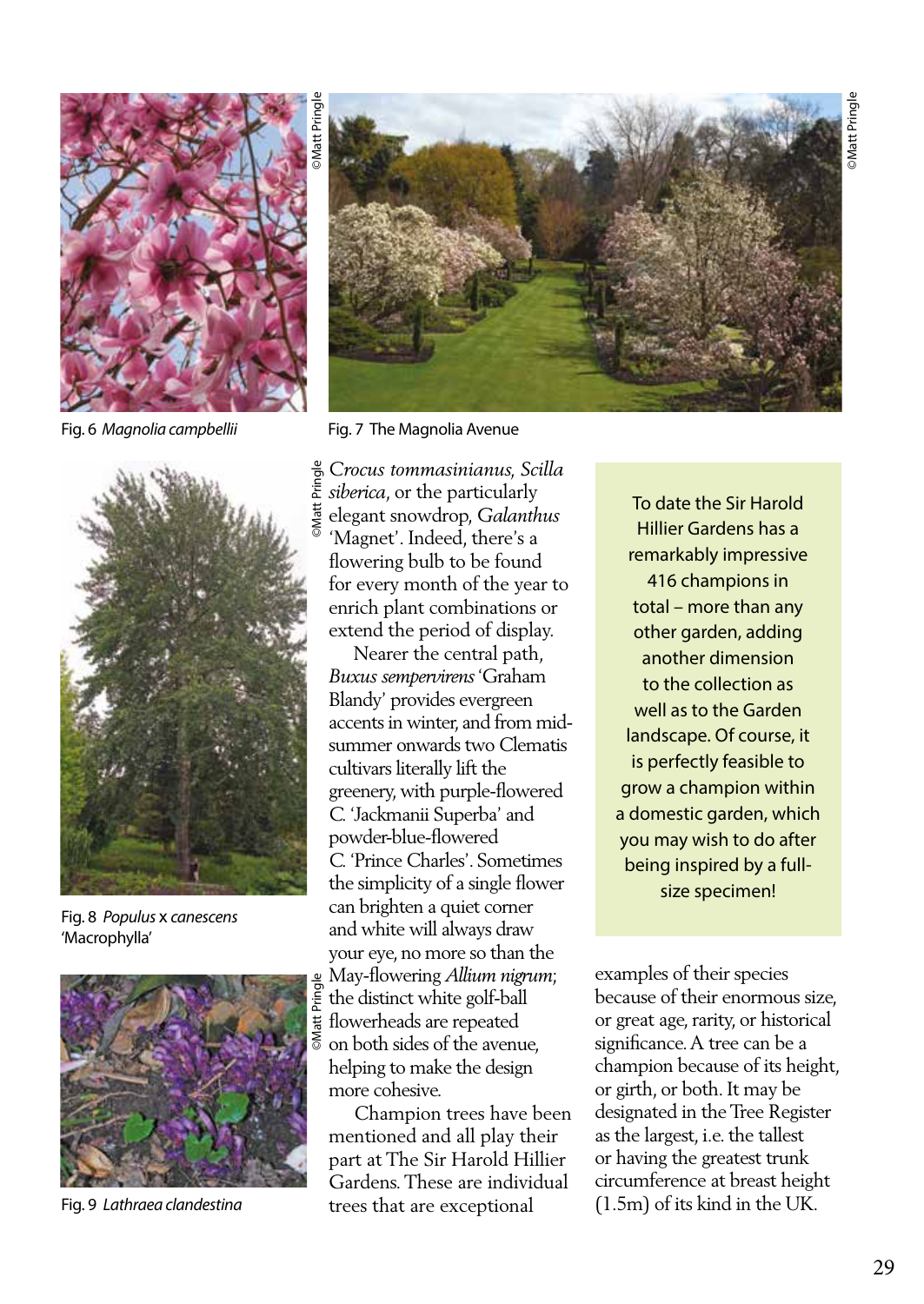It may also be a champion if it is the only known specimen in the British Isles, providing it has a minimum height of 2 metres and a girth not less than 20cm.

 It's a pleasure to walk around the Gardens to admire our champion trees, but clearly there are far too many for me

to describe them all here. At 32m high, Picart's

Poplar, *Populus* x *canescens*  'Macrophylla' (fig. 8) is our tallest champion, growing on the northern bank of the pond. Few domestic gardens will be able to cope with its size, although the grey foliage associates well with other tall trees in this area of the Gardens, particularly the swamp Cypress, *Taxodium disticum*, and several *Nyssa* 

©Matt Pringle *cultivars*. However, at the end of winter the real star of the show may be seen growing at its base in the form of the purple toothwort, *Lathraea clandestina* (fig. 9). Increasingly popular as a decorative garden plant, it is a root parasite with explosive seed capsules. It has rich mauve flowers borne just above ground and from a distance you could be forgiven for thinking it could be a type of orchid or crocus. It has been recorded growing on a wide range of plants both in the wild and in cultivation, including poplar, willow, alder, acer and hazel. Our colony thrives in a damp location with some shade from the poplar, conditions which seem to suit it well as it's spread slowly as ripe seed is scattered.

Fig. 10 *Sequoia sempervirens*  'Cantab'

## **Champion trees**

The Tree Register of the British Isles (TROBI), also known as the Tree Register of Britain and Ireland, is a registered charity collating and updating a database of notable trees throughout Britain and Ireland. Founded in 1988 by dendrologists Alan Mitchell and Victoria Schilling (née Hallett), its success is due to a network of enthusiastic volunteer measurers. The database is an important tool in helping to locate champion trees, protect them, monitor their growth and their success in relation to their surroundings, study the associated wildlife and their historic management, and support work to propagate rare or exceptional specimens.

Trees are measured using the American Forest system, whereby a points value is calculated based on the circumference of the trunk, and the height and the average spread of the crown. Anyone can nominate a tree, and most trees are nominated by non-specialists. Nominations are sent to the national register of big trees (or to the state registry in the USA); once a nominations is received, field work begins to confirm the tree's size before it can be declared a champion.

![](_page_3_Picture_10.jpeg)

Fig. 11 *Magnolia* 'Athene'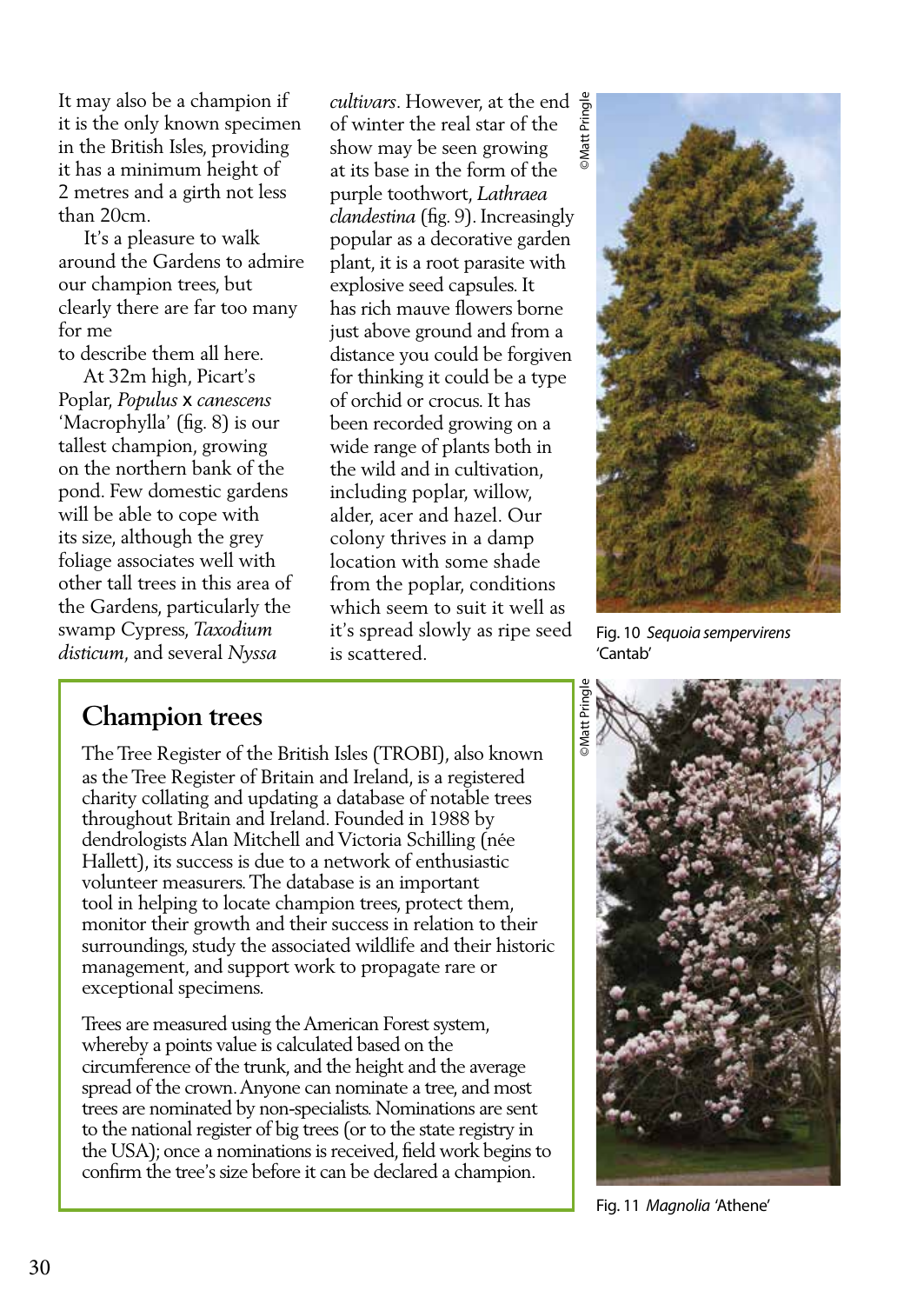![](_page_4_Picture_1.jpeg)

It is more widely available now with specialist bulb suppliers and seed companies offering spring divisions.

 In another part of the Gardens known as Ten Acres West, the conifer *Sequoia sempervirens* 'Cantab' (fig. 10) is superb as an individual specimen, though clearly most gardens have insufficient space for such a statement tree. However, try placing large plantings of *a lighter colour such as*  Magnolia 'Athene' (fig. 11) in the foreground for effective contrast against the dark foliage background. 'Athene' has an upright habit, white tepals fading to pink at the base, and a hint of scent – a beautiful spring combination and its foliage will last the whole season through. Evergreens with different coloured foliage are a useful foil for seasonal plants, offering the keen gardener opportunities to experiment and to enjoy.

Not far away, *Betula utilis* var.

*jacquemontii* 'Jermyn's' grows in a mixed birch roundel at the end of the Centenary Border. The vigour of 'Jermyn's' is clear to see, with its broad bole and tall crown, and as compared with its neighbours it certainly requires space.

 As a possible future project, I still have in mind retaining the existing groups of the graceful wintergreen fern, *Polystychum setiferum*, and interplanting them with larger drifts of *Lilium martagon*. This tough lily naturalises well and is happy on acid or alkaline soil. In June, the deep-pink flowers are set all around the dark stems and the reflexed petals contrast delightfully with the ginger anthers. Imagine the end result: the creamy birch trunks, and green pools of ferns interspersed with lilies – a bold effect achieved by keeping things simple!

 The champions continue with the glossy, green, elliptic foliage of *Magnolia fordiana*

![](_page_4_Picture_9.jpeg)

Fig. 12 *Magnolia fordiana* Fig. 13a & b *Gymnocladus dioica* 'Variegata'

![](_page_4_Picture_11.jpeg)

(fig. 12). From mid-summer onwards the sporadic flowers have noticeably thick tepals and a centre of pinkish red stamens. In a sheltered location it looks comfortable with seasonal shrubbery and a spring carpet of dwarf narcissus mixed with hellebores, or alternatively a single carpet of the pink dog's tooth violet, *Erythronium denscanis.* Out of flower, the lightly branched framework could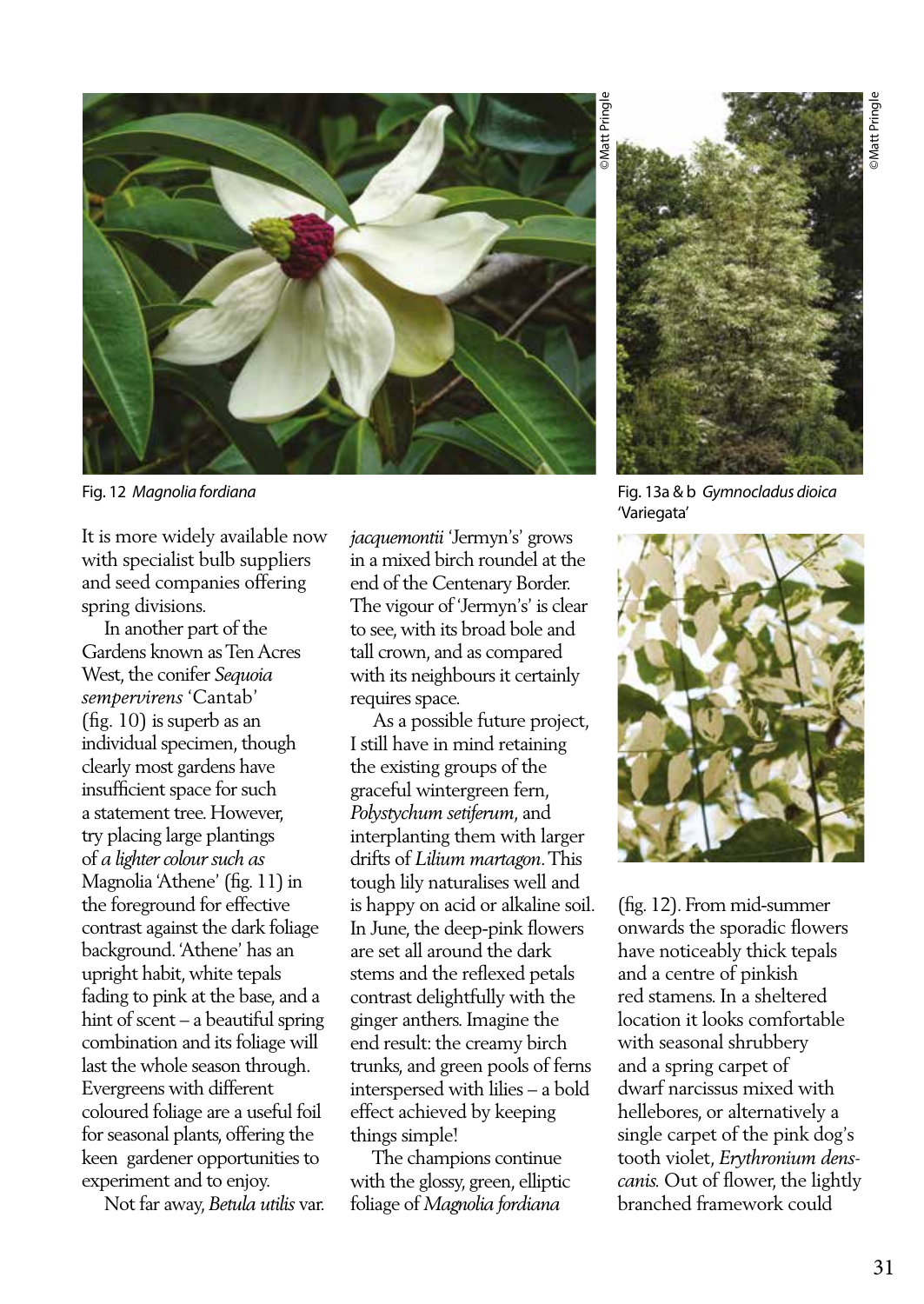![](_page_5_Picture_1.jpeg)

Fig. 14 Common spotted orchid, *Dactylorhiza fuchsii*, naturalised in the meadow

easily support *Tropaeolum speciosum*, a climbing perennial whose vibrant red flowers should be allowed to scramble through for dramatic effect.

 Another champion, the Kentucky coffee tree, *Gymnocladus dioica* 'Variegata' (figs  $13a \& b$ ), is rare in cultivation and tricky to propagate with stems that have a pithy hollow core. The pleasing variegation of the blue/green compound foliage is subtle and, when you stand underneath its canopy in the summer sunshine, warm light filters through. Pause, take a moment and look up to admire the green/white myriad of colour tones; trust me, you won't be disappointed. Around the base, as simple groundcover, *Geranium* x *oxonianum* f. *thurstonianum* bears a pink-topurple flowers display from June to September, which is all that's required.

![](_page_5_Picture_5.jpeg)

Fig. 15 *Acer palmatum* 'Sango-kaku'

 A similar, equally rare relation, is *Maackia hupehensis*  standing quietly in a corner of the adjacent meadow as a small broad-headed tree. In spring its new, silky-down foliage is attention grabbing, later to be followed by terminal panicles of dull-white pea flowers in July and August. Meadow plantings are a pleasing trend, and in one area of the Sir Harold Hillier Gardens mixed ornamental trees and shrubs sit comfortably in long grass and contrasting close-mown pathways. The informal paths lead you round, enabling you to admire the trees and explore the naturalised meadow. In early summer the common spotted orchid, *Dactylorhiza fuchsii* (fig. 14), and yellow rattle, *Rhinanthus minor*, are a delight mixed with ox-eye daisies (*Leucanthemum vulgare*), bugle (*Ajuga reptans*), common vetch (*Vicia sativa*) and lady's

bedstraw (*Galium verum*).

 One or two maples skirt the area including a mature specimen of *Acer palmatum* 'Sango-kaku' (fig. 15) behind Jermyn's House. This coral-bark maple is appropriately named, with the distinct colouration of its young branchlets. I also enjoy seeing the fresh spring growth followed by lovely canary-yellow autumn colour towards the end of the year. Around the base of the tree, drifts of snowdrops and *Cyclamen coum* are perfect companions and such an encouragement in the middle of winter.

 I am indeed fortunate to have such an inspiring view every working day; an endless source of delight, in the dark days of winter it prompts me to wonder what the next season may offer when the cycle begins once more.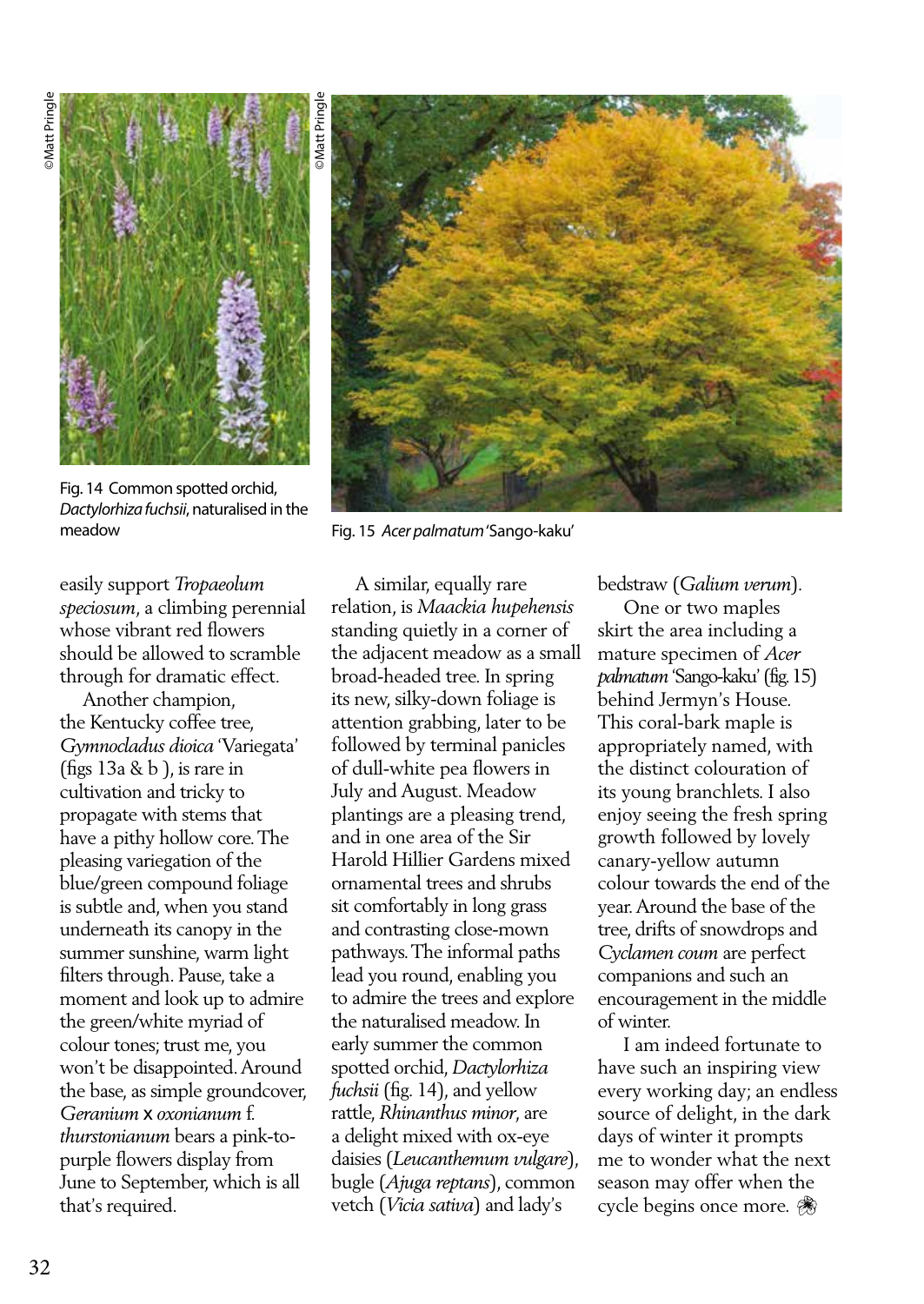## **Current tree planting practice**

Much has been written on the important subject of tree planting as techniques evolve and continue to change. When you look at trees which have apparently self-seeded, the ground-level root-flare at the base of the tree is usually clear to see, so this is thought to be the optimum planting depth. Such trees begin life without fertilisers or supports, and may simply rely on leaf litter cast in the autumn for a modicum of moisture-retaining mulch and basic nutrition. Gardeners would say that the plant is 'grown hard' from day one, without any fuss or intervention which can sometimes lead to the tree failing some years on. The old adage of being cruel to be kind certainly chimes with current tree planting techniques.

1. The tree: plant small, as the tree is likely to establish itself more easily; 1.2m tall, with a single, straight leader and good fibrous roots is ideal.

2. Timing: plant field-grown trees from November to March, subject to the weather, though I've found planting before the end of December gives the best results. Container-grown trees may be planted year-round as long as irrigation is available when required.

3. The planting hole: prepare a square hole 3 times the width

of the root ball but no deeper than the distance between the topmost root and the base of the root ball. Spike the sides of the hole with a fork, more so on heavy soils to loosen the soil and avoid a polished surface. In a square hole, roots tend to follow the side until they reach a corner, encouraging them to grow into undisturbed soil. (Even on a sandy soil, a circular hole risks roots tending to circle without growing outwards, known as girdling.)

Planting too deep and a confined rooting zone are the two main causes of failure.

4. Planting: It is easy to identify the root flare on bare-rooted trees, whether bare-root or container grown. Before planting, prune away any 'high' roots above this point. Lay a cane or thin piece of wood horizontally across the hole, stand the tree upright in the centre of the hole and compare the level of the root flare against it. The root flare must be level with the surrounding soil, or up to 5cm higher to allow for settlement, particularly on wet sites.

5. Fertiliser: adding fertiliser or organic matter to the planting hole is no longer recommended. Roots will be reluctant to spread outwards to find nutrition and/or moisture if the rooting zone is too rich. Also, the tree may sink as any compost or manure decomposes. Adding products containing mycorrhizal fungi to the excavated soil before it is used to backfill is said to help the tree roots to absorb water and nutrients; although the benefits have yet

![](_page_6_Picture_9.jpeg)

![](_page_6_Picture_10.jpeg)

![](_page_6_Picture_11.jpeg)